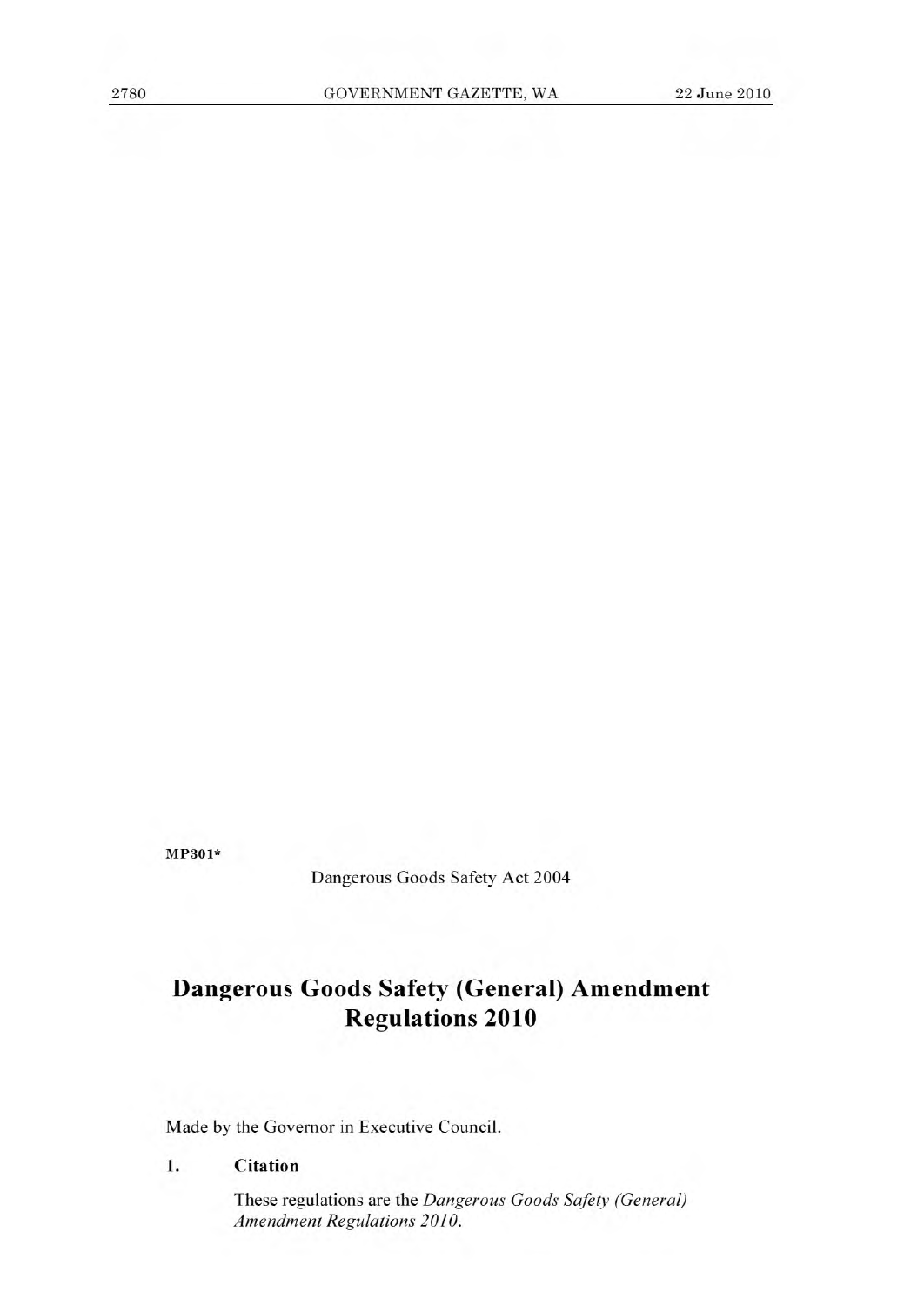# 2. **Commencement**

These regulations come into operation as follows  $-\frac{1}{2}$ 

- (a) regulations 1 and  $2$  on the day on which these regulations are published in the *Gazette;*
- (b) the rest of the regulations  $-$  on the day after that day.

## **3. Regulations amended**

*These regulations amend the Dangerous Goods Safely (General) Regulations 2007.* 

#### 4. Regulation 3 amended

In regulation 3 delete the definition *of Explosives Code.* 

### **5. Regulation 6 amended**

In regulation 6(4) after "which" insert:

particular

#### **6. Schedule** 2 **amended**

- **(1)** In Schedule 2 Form 1:
	- (a) delete the rows that begin with "Alleged offender" and end with "Expiry date:" and insert:

| Alleged<br>offender<br>(individual) | Family name   |       |            |                |  |
|-------------------------------------|---------------|-------|------------|----------------|--|
|                                     | Given names   |       |            |                |  |
|                                     | Address       |       |            |                |  |
|                                     |               |       |            |                |  |
|                                     | Date of birth |       |            | Male/Female    |  |
|                                     | Driver's      | No.   |            | State/Country: |  |
|                                     | licence       | Type: | Class(es): | Expiry date:   |  |
| Alleged                             | Name          |       |            |                |  |
| offender                            | ACN           |       |            | ABN            |  |
| (body)                              | Address       |       |            |                |  |
| corporate)                          |               |       |            |                |  |

- (b) delete the passage that begins with "Resources Safety" and ends with "WA, *6850."* and insert:
	- Resources Safety Department of Mines and Petroleum Mineral House 100 Plain Street East Perth WA 6004